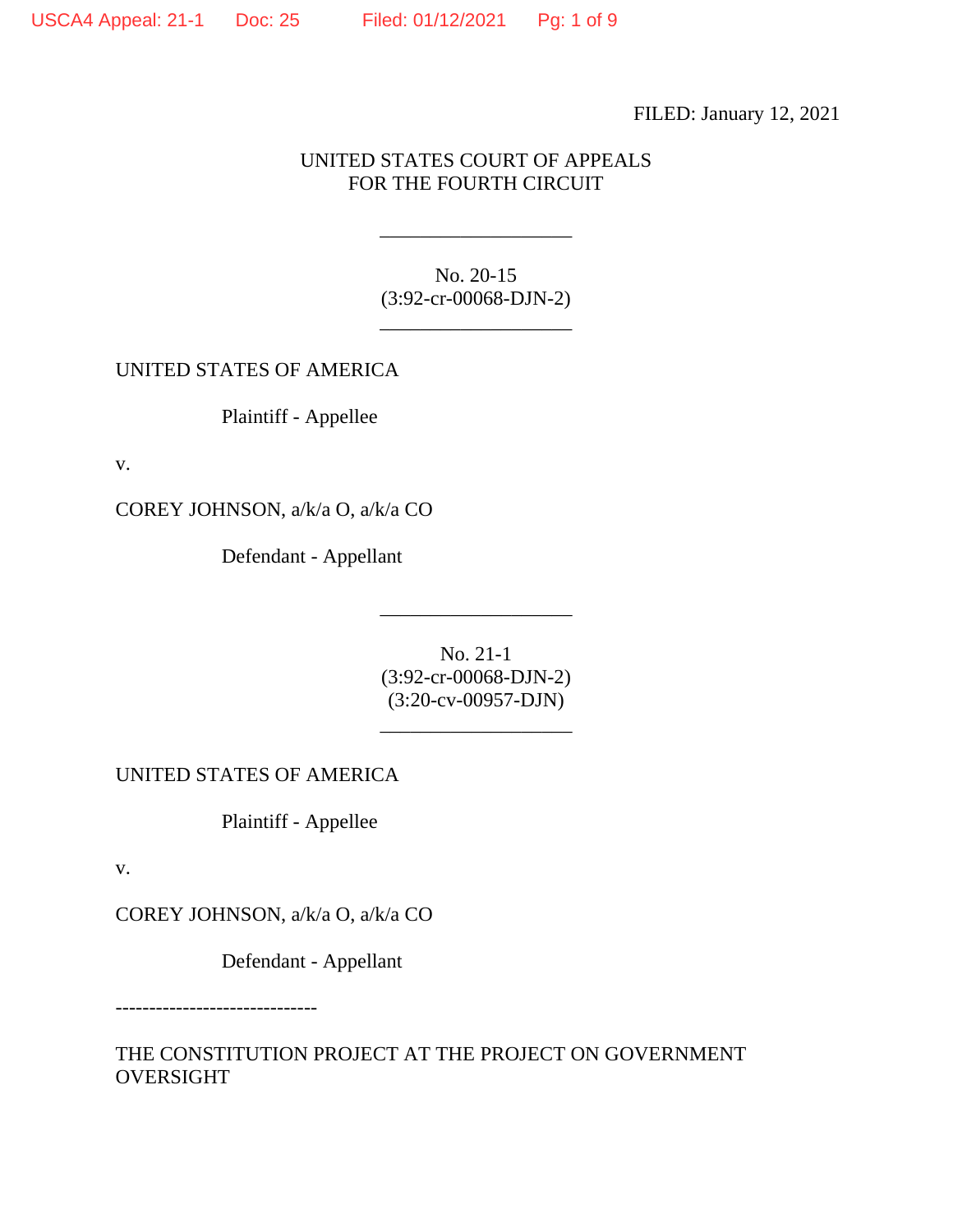Amicus Supporting Appellant

No. 21-2 (3:92-cr-00068-DJN-2)

\_\_\_\_\_\_\_\_\_\_\_\_\_\_\_\_\_\_\_

\_\_\_\_\_\_\_\_\_\_\_\_\_\_\_\_\_\_\_

In re: COREY JOHNSON, a/k/a O, a/k/a CO

Movant

## O R D E R \_\_\_\_\_\_\_\_\_\_\_\_\_\_\_\_\_\_\_

\_\_\_\_\_\_\_\_\_\_\_\_\_\_\_\_\_\_\_

Upon consideration of submissions relative to the motions for stay of execution filed in Case No. 20-15, *United States v. Corey Johnson*, Case No. 21-1, *United States v. Corey Johnson*, and Case No. 21-2, *In re: Corey Johnson*, the court denies the motions for stay of execution.

In No. 20-15, Judge Wilkinson and Judge Floyd voted to deny the motion for stay, and Judge Motz voted to grant the motion.

In Nos. 21-1 and 21-2, Judge Wilkinson, Judge Motz, and Judge Floyd all voted to deny the motions for stay of execution.

Judge Wilkinson wrote a separate opinion. Judge Motz wrote a separate opinion, concurring in the denial of the motions in No. 21-1 and No. 21-2 and dissenting from the denial of the motion in No. 20-15.

For the Court

/s/ Patricia S. Connor, Clerk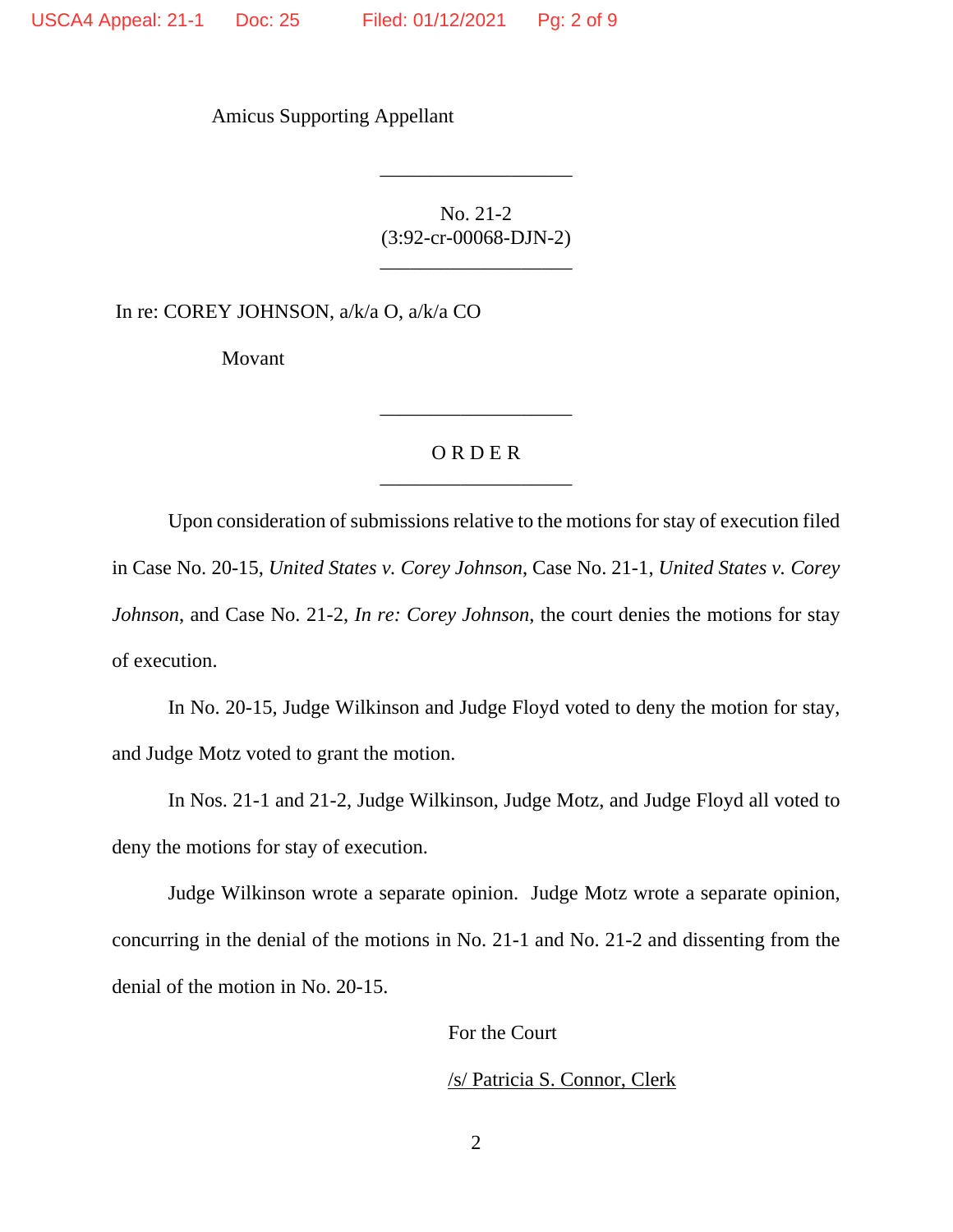WILKINSON, Circuit Judge:

I vote to deny a stay of execution and to deny all the subsidiary motions directed toward that singular end. The Supreme Court has warned against this flurry of last-minute motions designed to achieve a stay by virtue of allowing the courts severely limited consideration time. *See Bucklew v. Precythe*, 139 S. Ct. 1112, 1134 (2019) (instructing courts to "police carefully against attempts to use [] challenges as tools to interpose unjustified delay" and explaining that stay requests can be denied if they are filed at the last minute). "Last-minute stays . . . should be the extreme exception, not the norm." *Barr. v. Lee*, 140 S. Ct. 2590, 2591 (2020) (internal quotation marks omitted). Here, Johnson had ample time to raise the issues that are only now advanced before us, giving us (and the Supreme Court) just a few days before the scheduled execution date. The very numerosity of filings, both statutory and constitutional, betrays a manipulative intention to circumvent not only the strictures of AEDPA but the Supreme Court's warnings against procedural gamesmanship designed to bring the wheels of justice to a halt. We should not reward such dilatory tactics.

It is disheartening to say the least to watch the Supreme Court's warnings disregarded. "Both the State and the victims of crime have an important interest in the timely enforcement of a sentence." *Hill v. McDonough*, 547 U.S. 573, 584 (2006). Yet these interests have been ignored while Johnson's case has dragged on through the federal system for decades. Now Johnson seeks more delay, assaulting us with a barrage of lastminute claims, focusing primarily on the contention that he is intellectually disabled and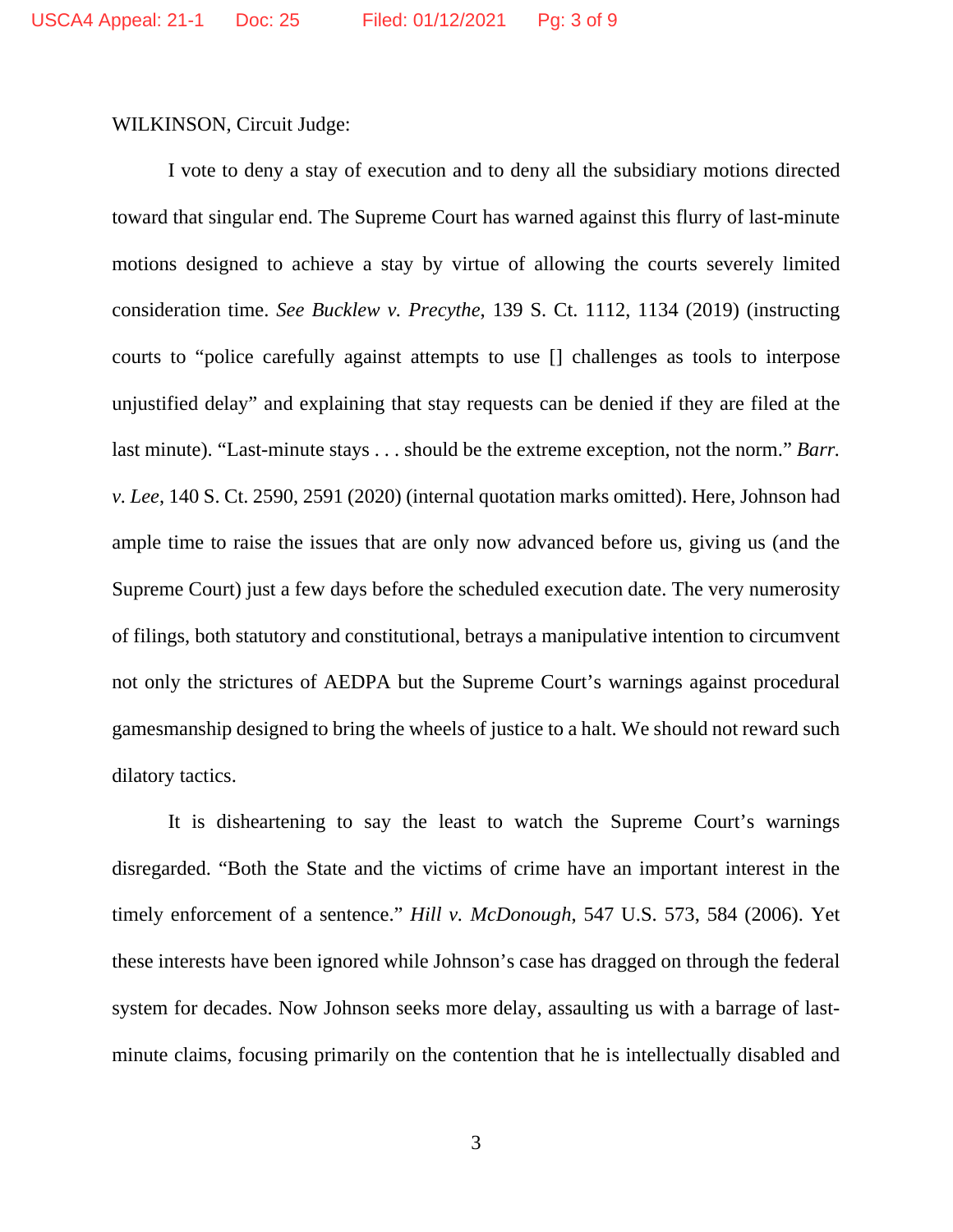cannot be executed under *Atkins v. Virginia*, 536 U.S. 304 (2002), or the Federal Death Penalty Act of 1994, 18 U.S.C. § 3596(c).

There has been no dearth of process here, and we squarely rejected his contention that he is intellectually disabled under *Atkins*. In 1993, a jury convicted Johnson of twentyseven counts, including seven murders. At sentencing, the defense retained an eminently qualified University of Virginia psychologist, who gave a lengthy presentation to the jury showing that Johnson had experienced a difficult childhood and suffered from a learning disability, though he had to concede that Johnson was not intellectually disabled. Unpersuaded, the jury recommended seven death sentences. After a failed direct appeal, Johnson brought his first habeas petition in 1998, arguing *inter alia* that he could not be executed because he was intellectually disabled. The district court denied the petition and we affirmed, holding that he was not intellectually disabled and specifically rejecting his argument that he could not be executed under *Atkins*, the case Johnson now rests his hopes upon. *United States v. Roane*, 378 F.3d 382, 408-09 (4th Cir. 2004).

Since then, there have been seven more habeas petitions, accompanied by endless motions, district court decisions, rejected appeals, and denied certiorari petitions. Johnson has raised dozens of other claims that many different judges have rejected as meritless. The courts have given exhaustive attention to petitioner's case, and at some point allowing these proceedings to travel further along this indefinite and interminable road brings the rule of law into disrepute.

I should say finally that there is not the slightest question of innocence here. Johnson has committed multiple murders of a horrific nature, and even in the depressing annals of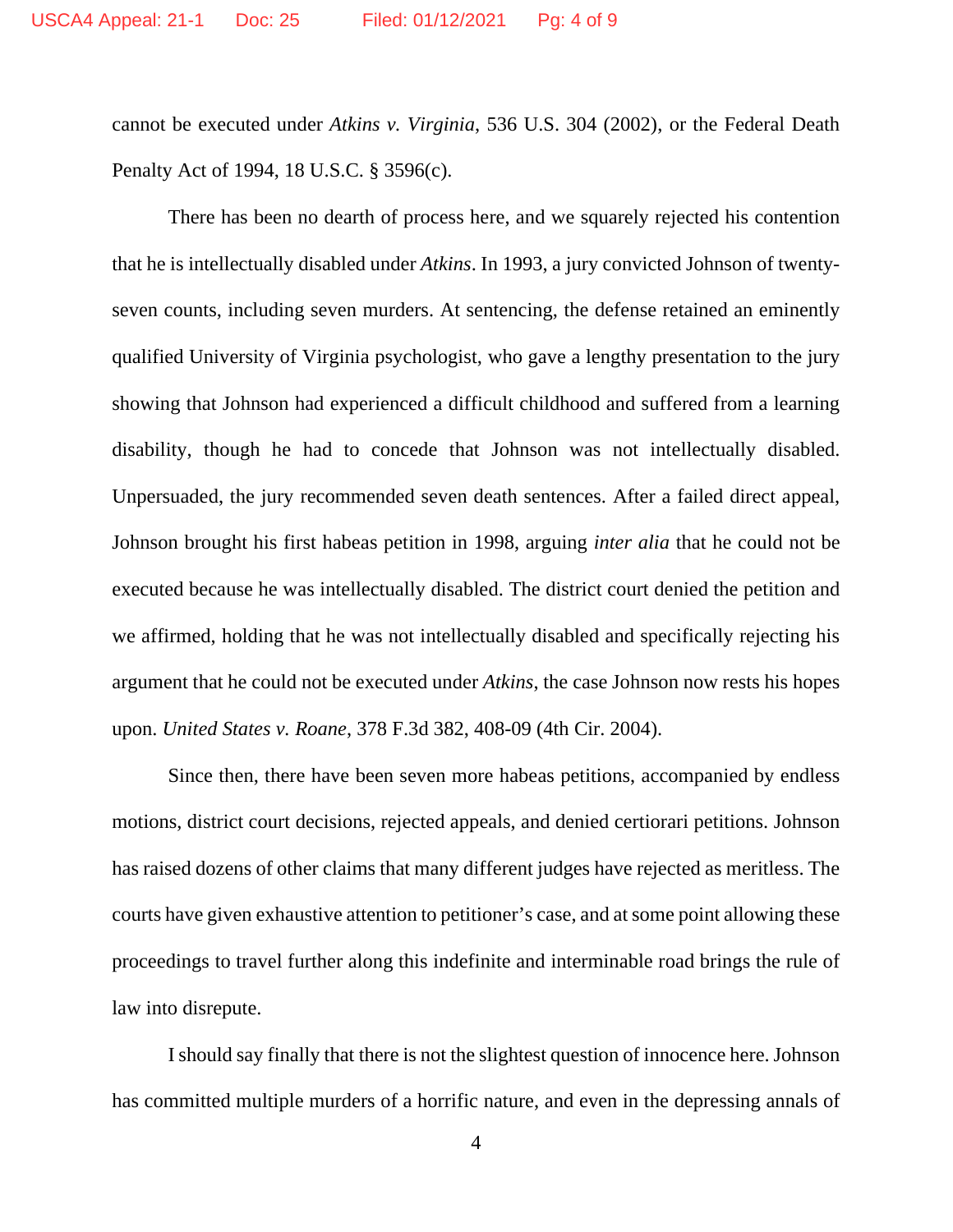capital crimes, his case stands out. As Judge Novak recounted below, Johnson is a brutal "serial killer" who was involved in at least ten murders as an enforcer for a large-scale narcotics operation. *United States v. Johnson*, No. 3:92cr68, 2021 WL 17809, at \*1-2 (E.D. Va. Jan. 2, 2021). The time has long since passed for the judgment of the jury and that of so many courts thereafter to be carried out.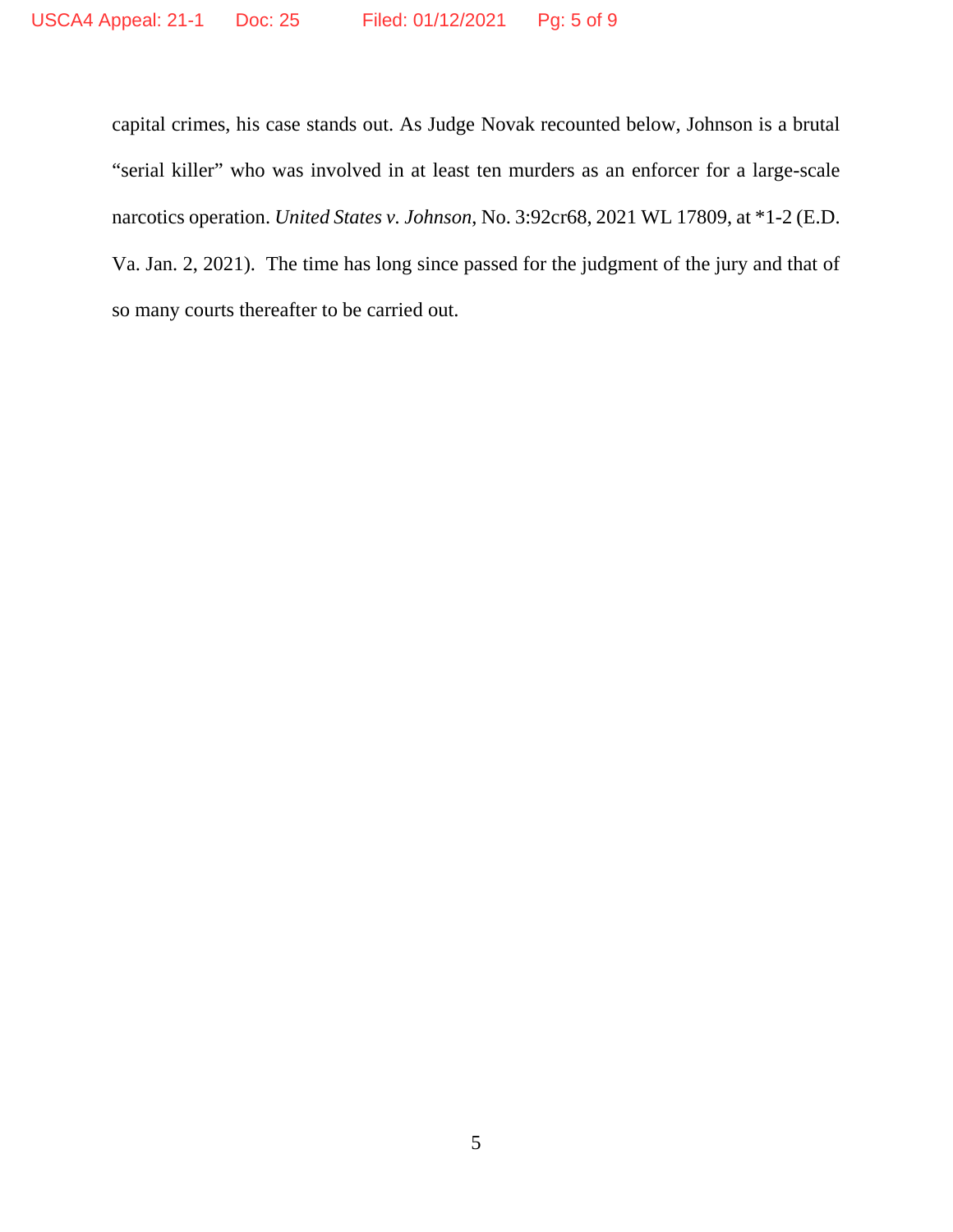DIANA GRIBBON MOTZ, Circuit Judge, concurring in No. 21-1 and No. 21-2, dissenting in No. 20-15:

I.

I vote to deny the motions to stay execution in cases No. 21-1 and No. 21-2. I believe the motion in No. 21-2 is untimely. However, the claim asserted by Petitioner Johnson in No. 21-1 is both timely and raises grave concerns about the propriety of now executing him. I write separately to explain why I believe binding precedent nonetheless requires denial of that motion.

Since Johnson first contested his sentence on intellectual disability grounds, medical standards have evolved, "[r]eflecting improved understanding . . . of how mental disorders are expressed and can be recognized by trained clinicians." *Moore v. Texas*, 137 S. Ct. 1039, 1053 (2017). In light of these advances, courts now routinely recalibrate decadesold IQ test scores, recognizing the "statistically-proven phenomenon" that such test scores are artificially inflated. *Thomas v. Allen*, 607 F.3d 749, 757 (11th Cir. 2010); *see also Walker v. True*, 399 F.3d 315, 322–23 (4th Cir. 2005). Additionally, Johnson has, in the intervening years, uncovered contemporaneous records from his adolescence that, at the very least, raise significant questions about his intellectual functioning. No federal court has ever assessed this evidence or considered whether it forecloses a lawful imposition of the death penalty in Johnson's case.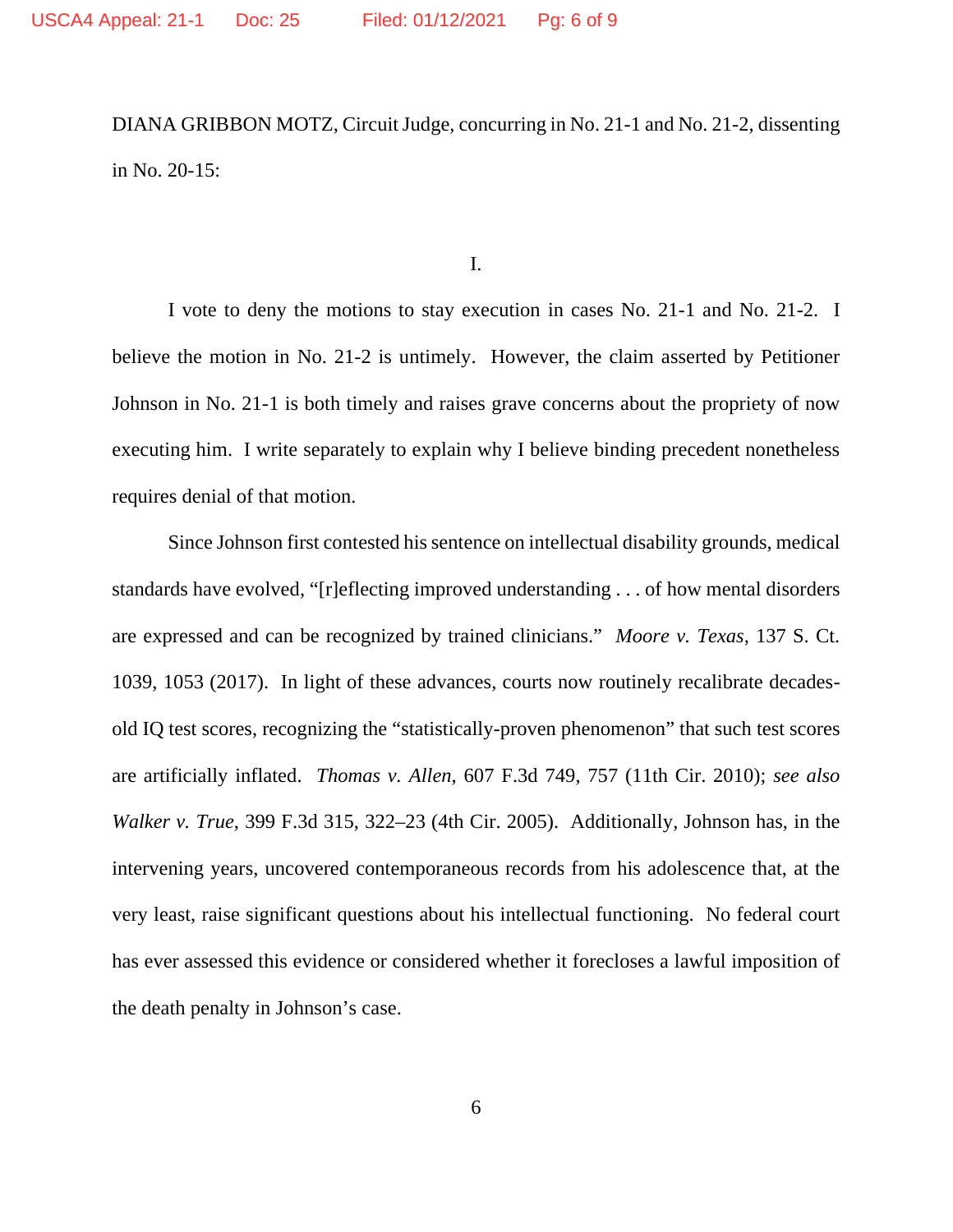The death penalty is "unusual in its pain, in its finality, and in its enormity," long understood to exist "in a class by itself." *Furman v. Georgia*, 408 U.S. 238, 287, 289 (1972) (Brennan, J., concurring). Indeed, whenever "a defendant's life is at stake," courts are "particularly sensitive to insure that every safeguard is observed." *Gregg v. Georgia*, 428 U.S. 153, 187 (1976). Congress created one such safeguard in 18 U.S.C. § 3596(c), which provides that "a sentence of death shall not be carried out upon a person who is mentally retarded." As Justice Sotomayor recently observed, the "text and structure" of this provision "lend significant support" to the view that the Government may not lawfully "'carr[y] out' a death sentence" when a prisoner "is" "intellectually disabled under current diagnostic standards." *Bourgeois v. Watson*, 141 S. Ct. 507, 509 (2020) (Sotomayor, J., dissenting) (quoting 18 U.S.C. § 3596(c)). The majority of the Court, however, refused to endorse this conclusion.

To obtain a stay of execution, Johnson must demonstrate "that he has a significant possibility of success on the merits." *Dunn v. McNabb*, 138 S. Ct. 369 (2017). Given recent Supreme Court precedent, I cannot conclude that Johnson has met this burden. Accordingly, I must vote to deny the motion in No. 21-1.

II.

I vote to grant a stay of execution in No. 20-15 because Petitioner Johnson presents a timely and serious challenge under the First Step Act that should be resolved prior to his execution. Thus, I dissent from the court's order denying a stay of execution in No. 20-15.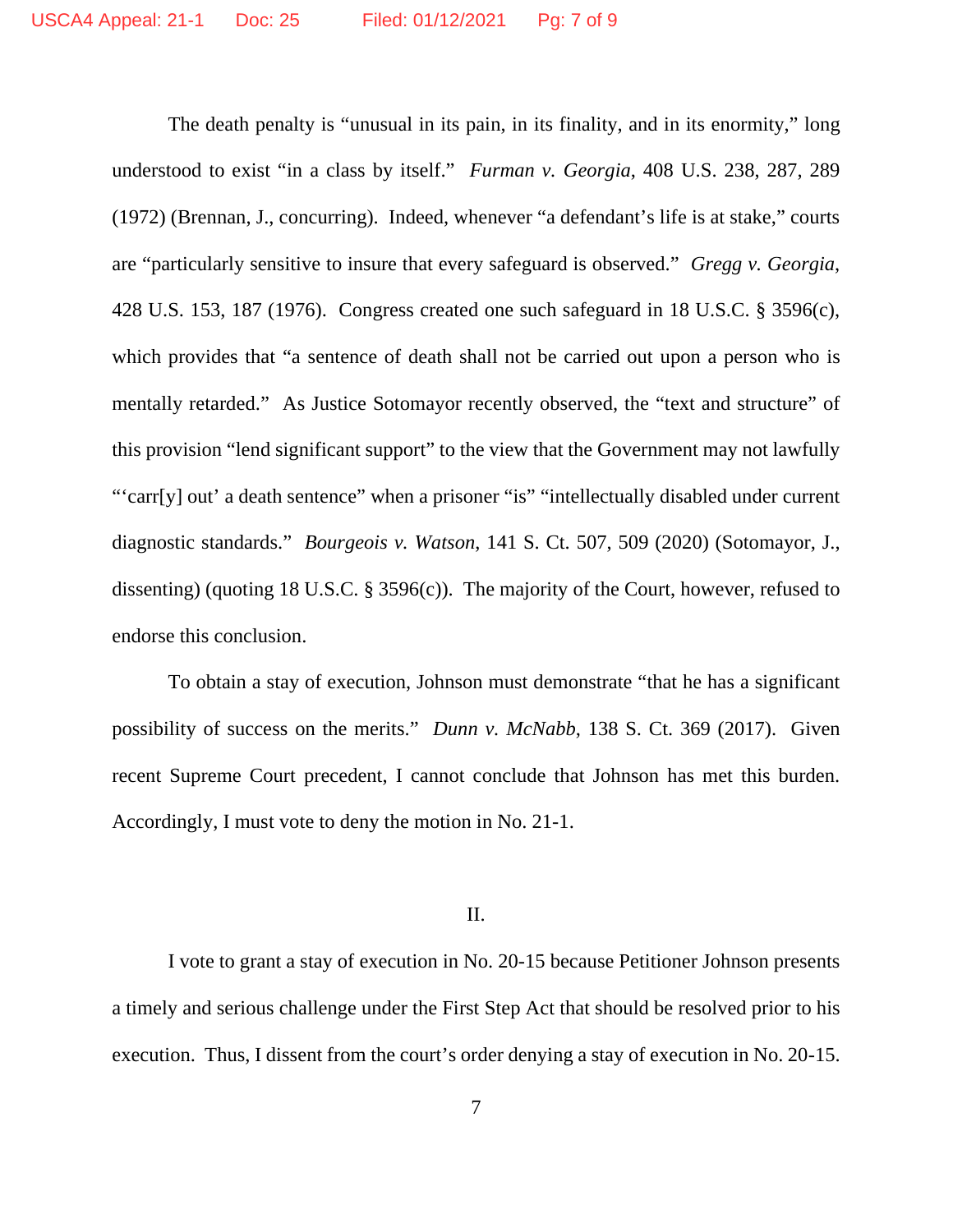In my view, Johnson cannot be faulted for delay in bringing this motion because the claim has only been available to him for a brief time. Of course, we must follow the Supreme Court's instruction that courts "apply 'a strong equitable presumption against the grant of a stay where a claim could have been brought at such a time as to allow consideration of the merits without requiring entry of a stay.'" *Hill v. McDonough*, 547 U.S. 573, 584 (2006) (quoting *Nelson v. Campbell*, 541 U.S. 637, 650 (2004)). But this is not a case where the "claim could have been brought more than a decade ago." *Gomez v. U.S. Dist. Court*, 503 U.S. 653, 654 (1992). The First Step Act of 2018, Pub. L. No. 115- 391, 132 Stat. 5194, has been in effect only since December 21, 2018. And Johnson brought this claim in the district court months before his execution date was set, so it can hardly be described as "designed to achieve a stay." Concurrence at 1. The reason this matter is before us on the eve of Johnson's execution stems from the fact of the Government's chosen scheduling, not any "dilatory tactics" attributable to Johnson. *Id*.

On the merits, I am persuaded that Johnson's claim that his conviction under 21 U.S.C. § 848(e)(1)(A) is a covered offense under the First Step Act presents a novel question that is deserving of further consideration. In determining what is a covered offense, we look to the "statute of conviction." *United States v. Woodson*, 962 F.3d 812, 816 (4th Cir. 2020). Johnson presents compelling arguments that his statute of conviction is 21 U.S.C. § 848 — a cohesive statute centered on the definition of "continuing criminal enterprise" in  $\S 848(c)$  — for which the penalties of various subsections have indisputably been modified. Alternatively, Johnson argues that, even viewing his statute of conviction